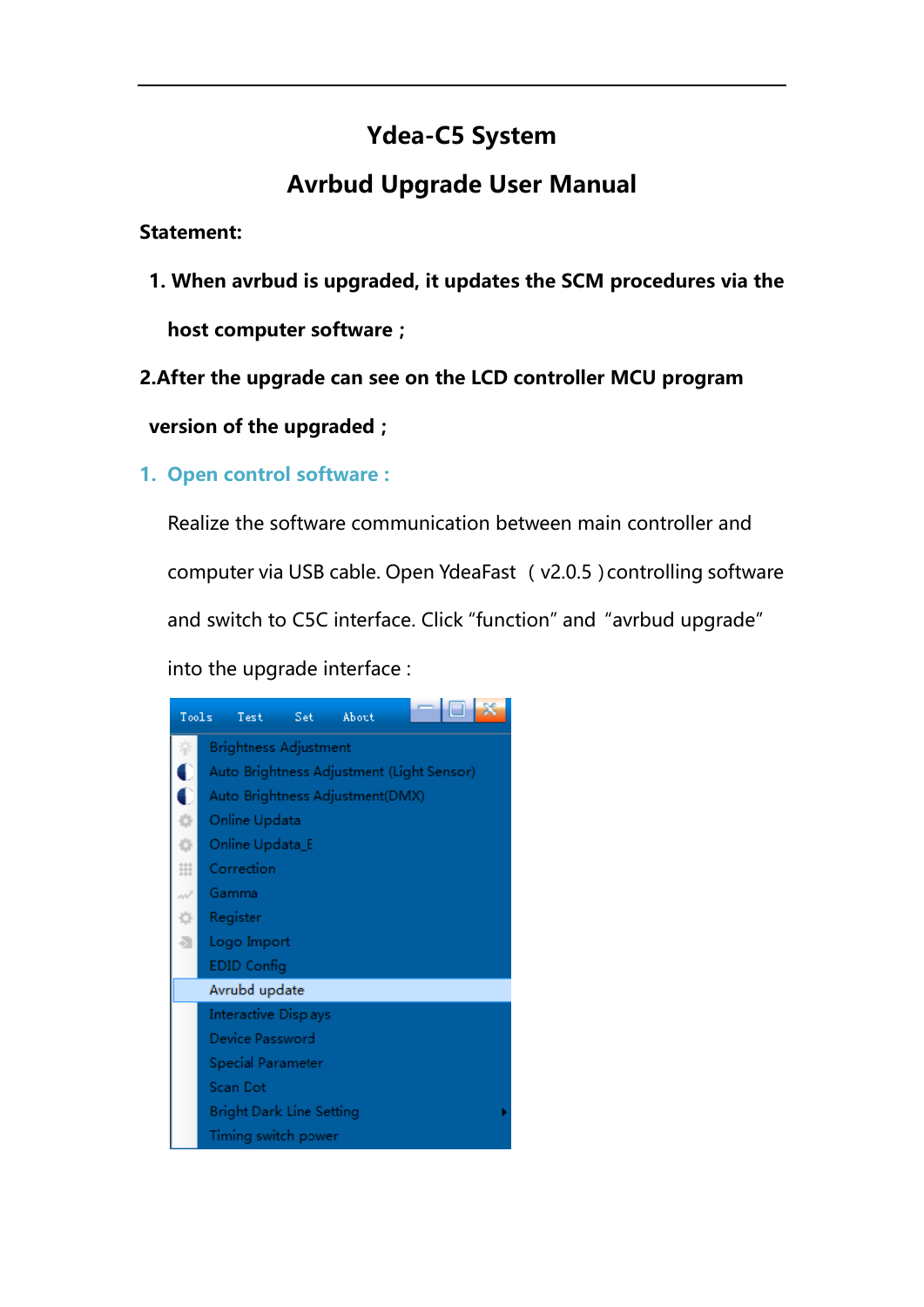**2. Enter into program upgrade main interface :**



## **3. AVR and serial port setting :**

Click menu【option】, choose **【AVR】, and set the space size in the** 

### **interface popping out.**

Attention: upgrade SCM of C2.0, and choose 32K in the Flash space;

upgrade SCM of C3.0and**C5.0**, and choose 128K in the Flash space.

As shown below: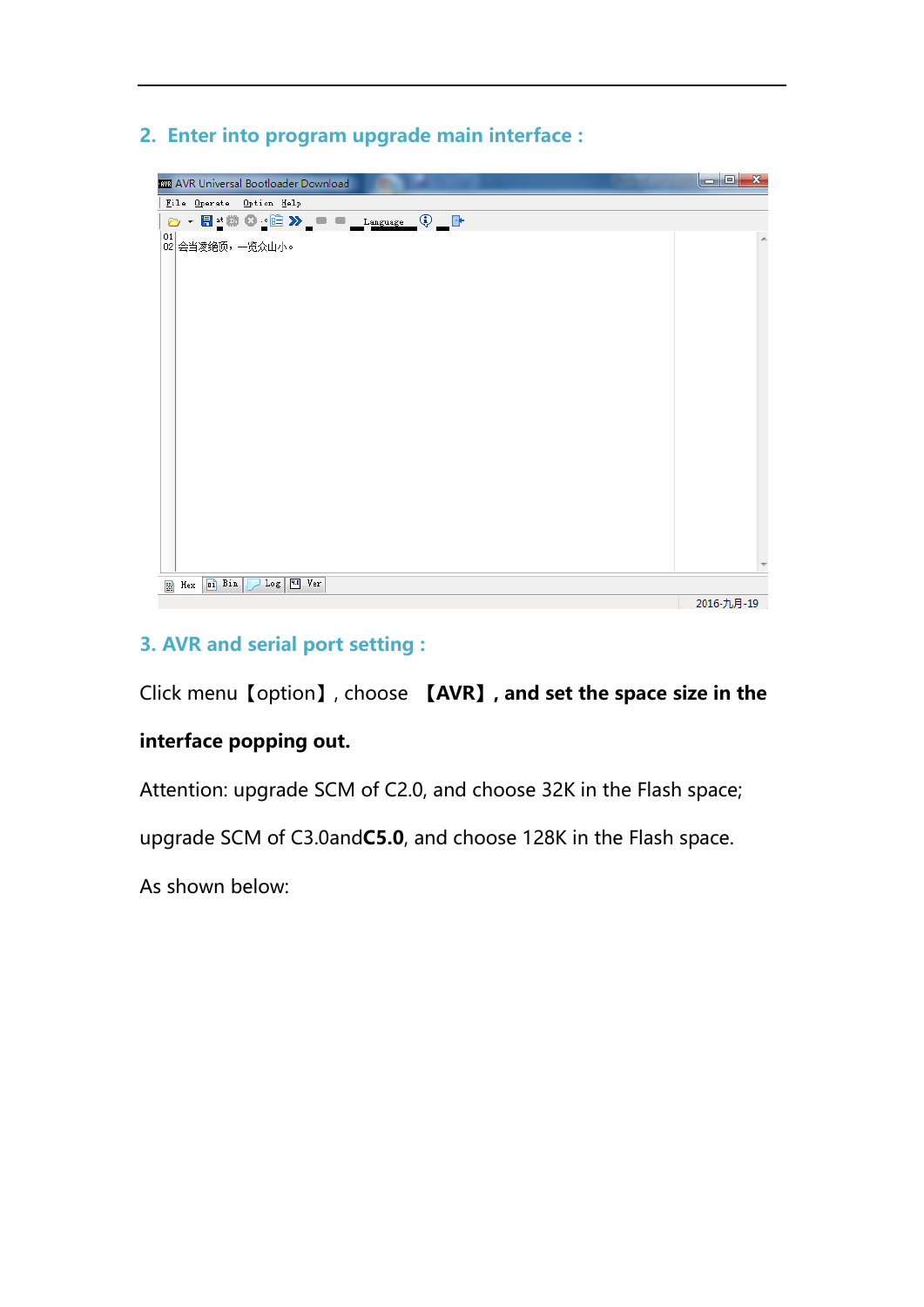| AVR.         | System & Comport         |
|--------------|--------------------------|
| Connect key- |                          |
|              | d                        |
|              | 64                       |
|              |                          |
| Flash size   | 128K<br>bytes            |
|              | Fill unused space        |
| FF CF        |                          |
|              | Send reset command       |
| 7E           |                          |
|              | Auto calculate data size |

After setting Flash space, click [serial port] in the interface. As shown below, set the serial port and click [Yes] back to main interface:

**Attention: when SCM is upgrading, be sure that the serial port connection between main controller and computer is working normally.**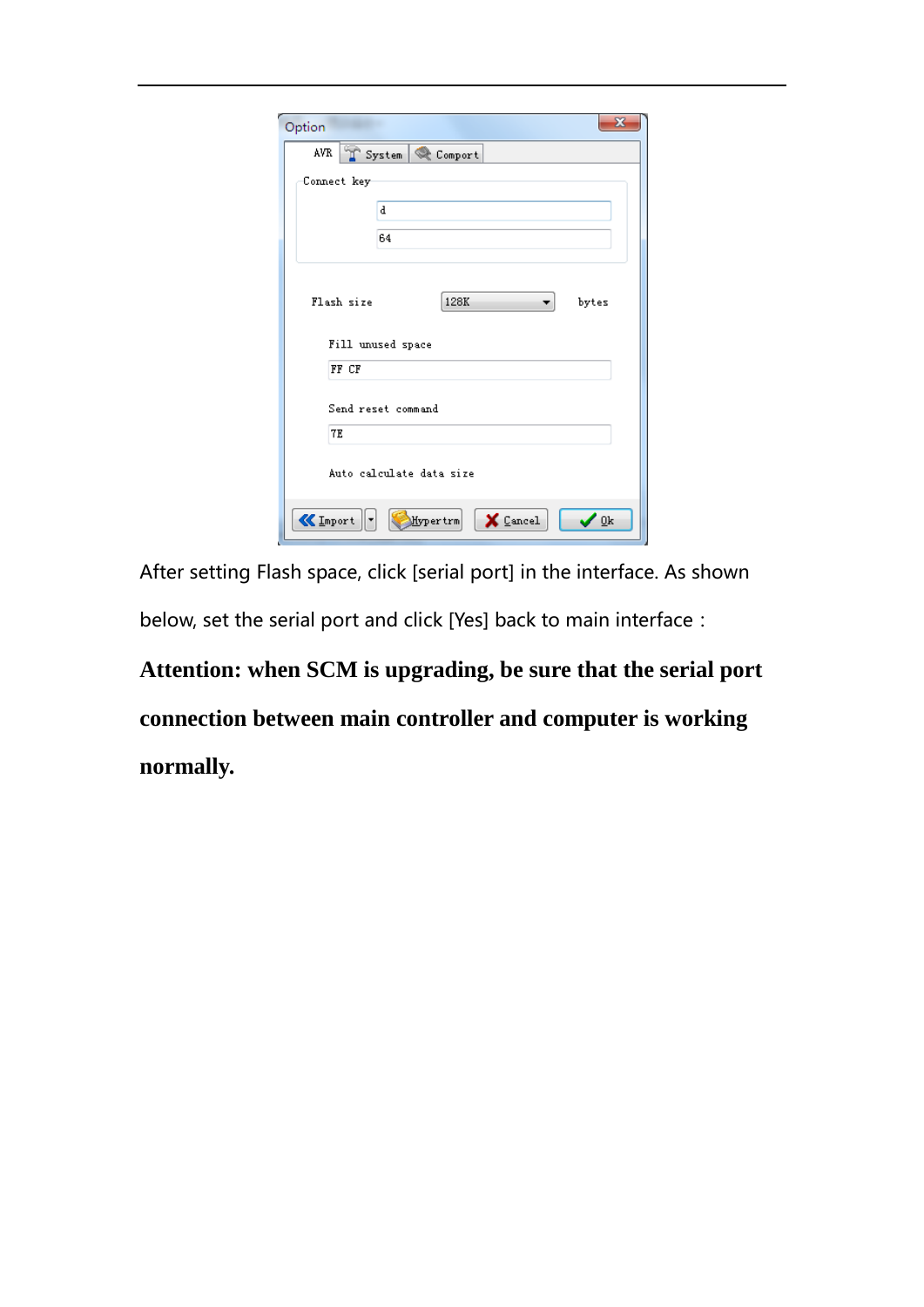| Option          |                   | $\mathbf{x}$                    |
|-----------------|-------------------|---------------------------------|
| <b>EI</b> AVR   | Comport<br>System |                                 |
|                 | Comport           | COM15                           |
|                 | Baudrate          | 38400                           |
|                 | Data bits         | 8                               |
|                 | Stop bits         | $\mathbf{1}$                    |
|                 | Parity            | None                            |
|                 | Flow control      | None                            |
|                 | <b>RTS</b>        | <b>DTR</b>                      |
|                 |                   |                                 |
|                 |                   |                                 |
| <b>K</b> Import | Hypertrm          | $\times$ Cancel<br>⁄ <u>0</u> k |

## **4 .Upload upgrade file :**

Click [file] in the main menu, and click [upload] in the drop-down menu.



Choose the file in the interface popping out. Click [open] (the suffix of

the upgrading file is .hex ).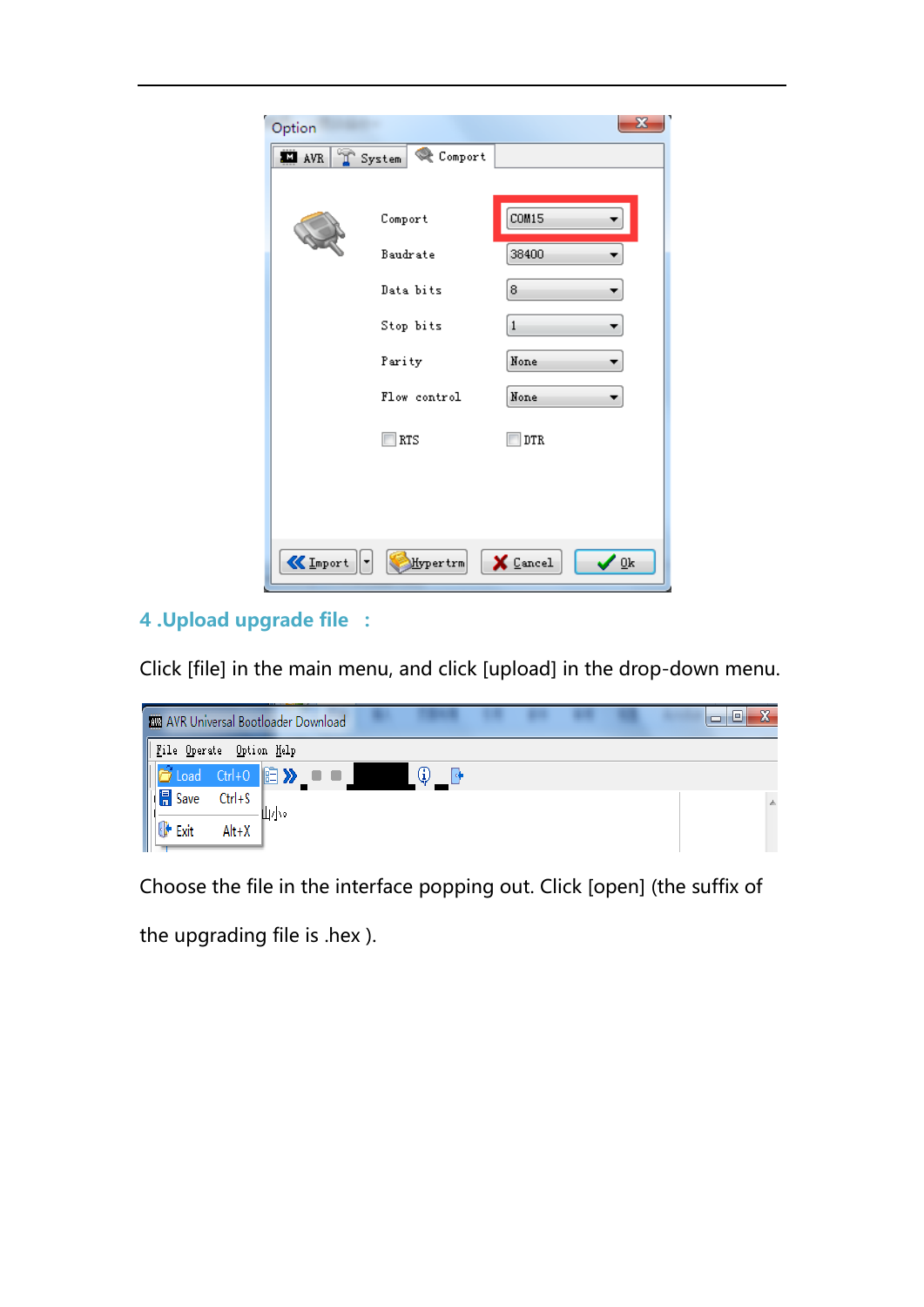| <b>RIB</b> & Load |                                                  |                                                |                         |                   |        | $\mathbf{x}$ |
|-------------------|--------------------------------------------------|------------------------------------------------|-------------------------|-------------------|--------|--------------|
| 查找范围(I):          |                                                  | 通用C5单片机程序 (2016-5-9)                           |                         | ◎ 步 [2] 国*        |        |              |
|                   | 名称                                               |                                                |                         | 修改日期              | 类型     | 大小           |
| 最近访问的位置           | m128load.hex                                     |                                                |                         | 2011/12/29 PM 18  | HEX 文件 |              |
|                   |                                                  | YDEA_M50_MCU_V5.99.hex                         |                         | 2016/05/09 PM 16: | HEX 文件 |              |
|                   |                                                  |                                                |                         |                   |        |              |
| 桌面                |                                                  |                                                |                         |                   |        |              |
|                   |                                                  |                                                |                         |                   |        |              |
| 電库                |                                                  |                                                |                         |                   |        |              |
|                   |                                                  |                                                |                         |                   |        |              |
| $\blacksquare$    |                                                  |                                                |                         |                   |        |              |
| 计算机               |                                                  |                                                |                         |                   |        |              |
| Q                 |                                                  |                                                |                         |                   |        |              |
| 网络                | ◢                                                |                                                | $\mathbb{H} \mathbb{H}$ |                   |        | ь            |
|                   | 打开(0)<br>YDEA_M50_MCU_V5.99. hex<br>文件名(N):<br>▼ |                                                |                         |                   |        |              |
|                   | 文件类型(T):                                         | 取消<br>AUB/HEX/BIN(*. aub; *. hex; *. bin)<br>۰ |                         |                   |        |              |
|                   |                                                  |                                                |                         |                   |        |              |

| File Operate<br>Option Help                                                                                                                                                                                                                                                                                                                                                                                                                                                                                                                                                                                                                                                                                                                                                                                                                                                                                                                                                                                                                                                                                                                                                                                                                                                                                                                                                                                                                                                                                                                                                                                                                                                                                                                                                                                                                                                 |         |
|-----------------------------------------------------------------------------------------------------------------------------------------------------------------------------------------------------------------------------------------------------------------------------------------------------------------------------------------------------------------------------------------------------------------------------------------------------------------------------------------------------------------------------------------------------------------------------------------------------------------------------------------------------------------------------------------------------------------------------------------------------------------------------------------------------------------------------------------------------------------------------------------------------------------------------------------------------------------------------------------------------------------------------------------------------------------------------------------------------------------------------------------------------------------------------------------------------------------------------------------------------------------------------------------------------------------------------------------------------------------------------------------------------------------------------------------------------------------------------------------------------------------------------------------------------------------------------------------------------------------------------------------------------------------------------------------------------------------------------------------------------------------------------------------------------------------------------------------------------------------------------|---------|
|                                                                                                                                                                                                                                                                                                                                                                                                                                                                                                                                                                                                                                                                                                                                                                                                                                                                                                                                                                                                                                                                                                                                                                                                                                                                                                                                                                                                                                                                                                                                                                                                                                                                                                                                                                                                                                                                             |         |
| Language (1)<br>▾ <mark>ਸ਼</mark> ▓▓▓░ <sub>▁</sub> ▆▌» <sub>▁</sub> ▆<br>0001 0400000000094050552<br>:040038000C94D82428<br>0002<br>0003<br>:040040000094032435<br>0004<br>:040048000C94B62C32<br>0005<br>:0400500000C94FB2CE5<br>0006<br>:080074000C9417250C94462D95<br>0007<br>:040080000C948D2D22<br>0008 :14008C003C2866289028BA28ED2820296029A0293A2BD529C1<br>0009<br>:1400A0000A2A342A5E2A882ABD2AE72A112BB8DFC7E5CFB585<br>0010 1:1400B400C1D00048442053657269657300204C4544BFD8D62E<br>:1400C800C6CFB5CDB300204C454420436F6E74726F6C2053F1<br>0011<br>0012<br>:1400DC00797374656D00C6F4B6AFD6D0005374617274696E34<br>0013 1400F000670000010230313233343536373839616263646596<br>0014 14D104006600303132333435363738394142434445460030AF<br>0015 :14011800313233343536373839200030313233343536373802<br>0016 1:14012C0039202E00C6C1C4BBB2CECAFD00B9A6C4DCC9E8D665<br>0017 1:14014000C300C6C1C4BBC1ACBDD300B3F6B3A7C9E8D6C30098<br>0018 14015400D3EFD1D4D1A1D4F100C8EDBCFEB0E6B1BE00BCD3F6<br>0019 14016800C3DCB6D4CAB10053637265656E20506172610000DB<br>0020 :14017C000004665617475726520536574000000005363722F<br>0021<br>:1401900065656E20436F6E6E65637400526573657400000036<br>0022 :1401A400000000000000004C616E6775616765000000000023<br>0023 1401B800000056657273696F6E000000000000000054696D23<br>0024 :1401CC006500000000000000000000000C1C1B6C8B5F7D5FB3E<br>0025 1401E00000CDBCCFF1D0FDD7AA00CBAEC6BDC6F0CABC00B488<br>0026 1401F400B9D6B1C6F0CABC00CBAEC6BDBFEDB6C800B4B9D612<br>0027 14020800B1B8DFB6C800B2BDB3A40000000000CDF8BFDAB147<br>0028 :14021C00B8B7DD00CDF8BFDAB8DFB6C8004272696768746E41<br>0029 :1402300065737300000000526F746174696F6E00000000001F<br>0030 :14024400004820537461727400000000000000562053746192<br>:14025800727400000000000000482057696474680000000044<br>0031<br>0032 :14026C00000000562048656967687400000000000053746583 |         |
| 0034 :140294007570000000506F7274204865696768740000002033                                                                                                                                                                                                                                                                                                                                                                                                                                                                                                                                                                                                                                                                                                                                                                                                                                                                                                                                                                                                                                                                                                                                                                                                                                                                                                                                                                                                                                                                                                                                                                                                                                                                                                                                                                                                                    |         |
| $n$ Bin<br>$Log$ $\boxed{4.0}$ $Ver$<br>Hex<br>m                                                                                                                                                                                                                                                                                                                                                                                                                                                                                                                                                                                                                                                                                                                                                                                                                                                                                                                                                                                                                                                                                                                                                                                                                                                                                                                                                                                                                                                                                                                                                                                                                                                                                                                                                                                                                            |         |
| save buffer' data to file                                                                                                                                                                                                                                                                                                                                                                                                                                                                                                                                                                                                                                                                                                                                                                                                                                                                                                                                                                                                                                                                                                                                                                                                                                                                                                                                                                                                                                                                                                                                                                                                                                                                                                                                                                                                                                                   | 4/4.0/0 |
|                                                                                                                                                                                                                                                                                                                                                                                                                                                                                                                                                                                                                                                                                                                                                                                                                                                                                                                                                                                                                                                                                                                                                                                                                                                                                                                                                                                                                                                                                                                                                                                                                                                                                                                                                                                                                                                                             |         |

## **5 Upgrading SCM program**

Close the power of main controller first, and click **in** in tool column, then open the power after 1-2 seconds. At that moment, the main interface should be shown as below: